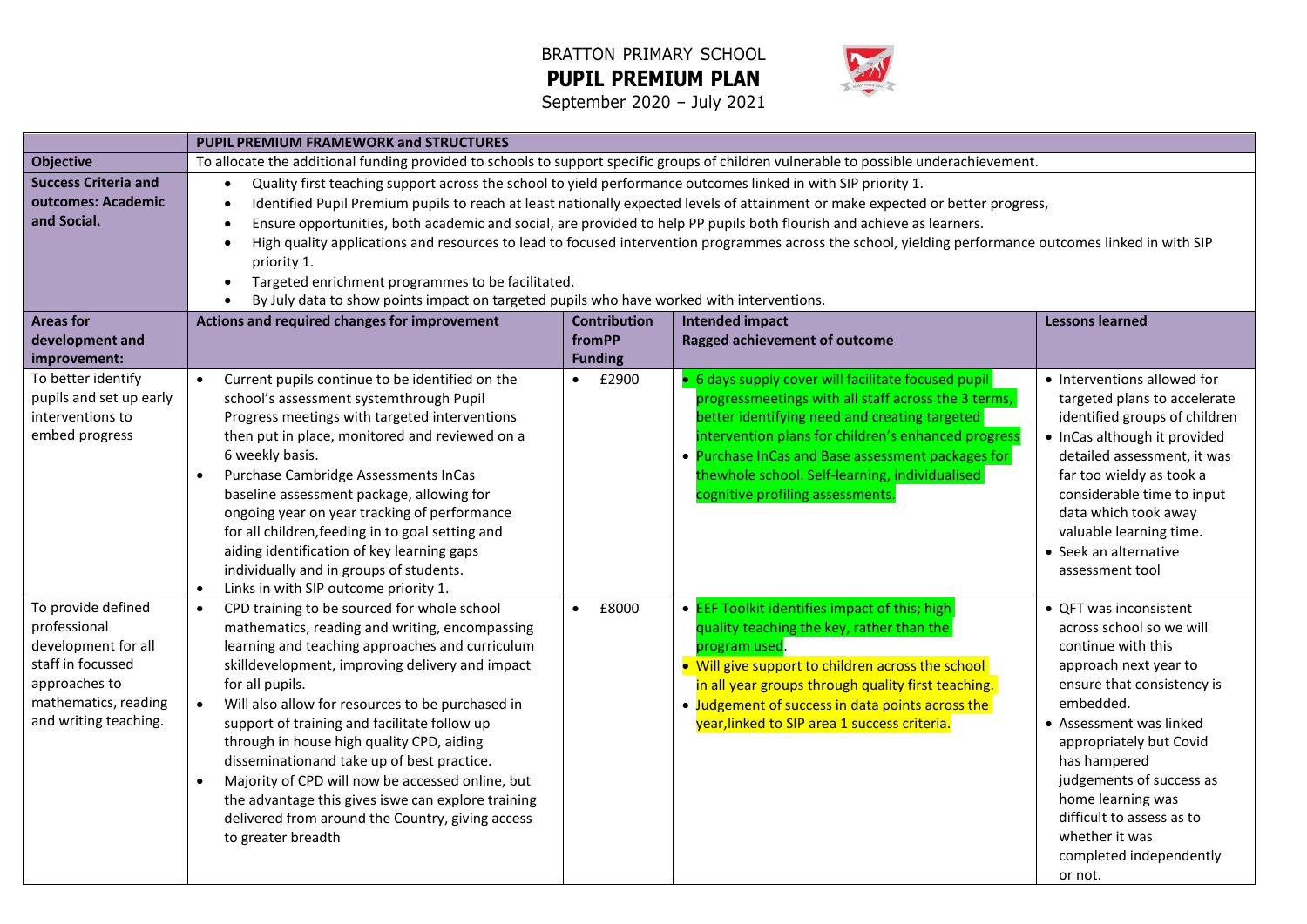| To buy in intervention<br>programs for reading.<br>To buy in a reading<br>package that leads to<br>rapid targeted<br>intervention and focus<br>on word reading and<br>comprehension<br>reading skills, both in<br>school and at home | $\bullet$<br>$\bullet$<br>$\bullet$<br>$\bullet$ | With enforced absence from school due to Covid-<br>19 national research indicates there is likely to be<br>increased gaps in reading experiences across the<br>pupils in school<br>Analysis of InCas data indicates some disparity<br>between reading decoding andreading<br>comprehension accuracy and confidence<br>The resources will also be available online, allowing<br>for increased home usage, consolidation and<br>development, alongside in school learning<br>The resources will allow for intervention and catch<br>up programmes to also beinitiated for reading and<br>for vocabulary acquisition. | $\bullet$<br>$\bullet$<br>$\bullet$<br>$\bullet$ | £600<br>£840<br>£275<br>£275 |  | • The programs to be purchased - Reading Eggs. This<br>allows children to have focused targeted reading at<br>their levels, with incentivised interventions and<br>follow up activities provide in small bursts, with<br>measurable progression steps along the way,<br>evidencing the impactof the interventions and<br>bridging key learning gaps.<br>• We will also purchase 'Comprehension Crackers',<br>which are accessible, differentiated reading<br>comprehension packages, as well as 'Reading<br>planet' which allows for multiple age banded and<br>ability mapped texts to be accessed both at home<br>and at school<br>• The resource packages will target word reading<br>andcomprehension reading skill acquisition<br>from the curriculum and will allow staff and<br>parents to tailor follow up work to the needs of<br>each child.<br>Resources will also provide excellent support<br>andtuition to parents in terms of working<br>with their children in using the appropriate<br>techniques and strategies<br>. Will lead to greater parental and teacher | • Reading Eggs was completed<br>during remote learning. It<br>was monitored by teachers<br>and additional tasks set.<br>• Headstart comprehensions<br>was purchased in preference<br>to Comprehension Crackers.<br>• Since September we have<br>reassessed our reading<br>philosophy along side<br>support from the county<br>lead professional. We now<br>have a more effective way to<br>target reading with whole<br>class reading approaches. |
|--------------------------------------------------------------------------------------------------------------------------------------------------------------------------------------------------------------------------------------|--------------------------------------------------|--------------------------------------------------------------------------------------------------------------------------------------------------------------------------------------------------------------------------------------------------------------------------------------------------------------------------------------------------------------------------------------------------------------------------------------------------------------------------------------------------------------------------------------------------------------------------------------------------------------------|--------------------------------------------------|------------------------------|--|----------------------------------------------------------------------------------------------------------------------------------------------------------------------------------------------------------------------------------------------------------------------------------------------------------------------------------------------------------------------------------------------------------------------------------------------------------------------------------------------------------------------------------------------------------------------------------------------------------------------------------------------------------------------------------------------------------------------------------------------------------------------------------------------------------------------------------------------------------------------------------------------------------------------------------------------------------------------------------------------------------------------------------------------------------------------------------|---------------------------------------------------------------------------------------------------------------------------------------------------------------------------------------------------------------------------------------------------------------------------------------------------------------------------------------------------------------------------------------------------------------------------------------------------|
|                                                                                                                                                                                                                                      |                                                  |                                                                                                                                                                                                                                                                                                                                                                                                                                                                                                                                                                                                                    |                                                  |                              |  | collaborationand shared goal identification for<br>pupils                                                                                                                                                                                                                                                                                                                                                                                                                                                                                                                                                                                                                                                                                                                                                                                                                                                                                                                                                                                                                        |                                                                                                                                                                                                                                                                                                                                                                                                                                                   |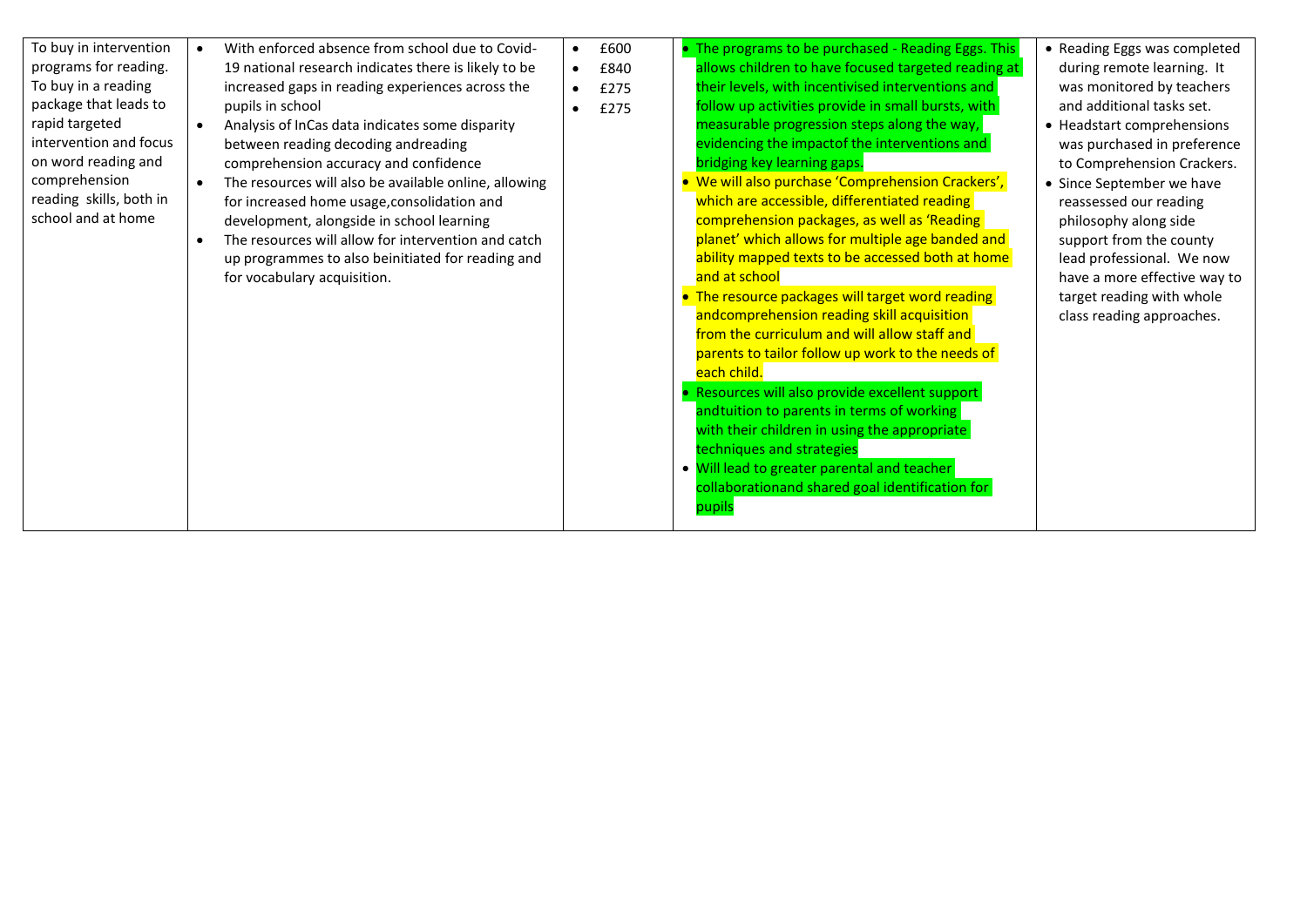| To buy in intervention<br>programs for maths.<br>To buy in maths<br>package that leads to<br>rapid targeted<br>intervention and focus<br>on core calculation<br>skills, both in school<br>and at home | $\bullet$<br>$\bullet$<br>$\bullet$<br>$\bullet$ | Analysis of data from last year and InCas baseline<br>testing indicates need forcatch up and focus on<br>core skills for target children, as well as rapid<br>acceleration of mental maths skills.<br>Resources will allow teachers to support and<br>intervene for key target groups of children in core<br>maths and mental maths skills. Purchase to be<br>made by Maths Lead of external application tools<br>and package to support teaching andlearning in<br>bridging the key performance gaps identified in<br>data analysis.<br>Analysis of data from 2019 with specific group<br>focus on PP and disadvantagedlearners.<br>Leadership group to agree package to be used within<br>the school both by<br>teachers as well as TA's and at home by parents and | $\bullet$<br>$\bullet$<br>$\bullet$ | £600<br>£1000<br>£1000 | • The programs to be purchased - Mathletics and<br>Mathseeds for KS1, will allow children to have<br>focusedtargeted boosting and incentivised<br>interventions in small bursts, with measurable<br>progression steps along the way, evidencing the<br>impact of the interventions andbridging key learning<br>gaps.<br>We will also look into purchasing 'Doodle maths' -<br>a focussed 10 minute a day intervention, support<br>and extension programme for maths. This is a self-<br>learning tool that feeds in support and<br>development for all pupils in maths, building in<br>support and challenge at their own level of<br>learning<br>• The resource packages will target core calculation<br>andmental maths skill acquisition from the | • Since June a decision was<br>made to use White Rose<br>maths and along with<br>support from the county's<br>lead professional for<br>maths, we now have<br>adopted this approach<br>across the school. Impact<br>has been a more cohesive<br>approach to teaching<br>maths whilst using the CPA<br>approach (concrete,<br>practical, absract). A<br>considerable investment<br>was made to purchase<br>manipulatives to enable<br>DLs to fully benefit from<br>this new way of teaching |
|-------------------------------------------------------------------------------------------------------------------------------------------------------------------------------------------------------|--------------------------------------------------|-----------------------------------------------------------------------------------------------------------------------------------------------------------------------------------------------------------------------------------------------------------------------------------------------------------------------------------------------------------------------------------------------------------------------------------------------------------------------------------------------------------------------------------------------------------------------------------------------------------------------------------------------------------------------------------------------------------------------------------------------------------------------|-------------------------------------|------------------------|------------------------------------------------------------------------------------------------------------------------------------------------------------------------------------------------------------------------------------------------------------------------------------------------------------------------------------------------------------------------------------------------------------------------------------------------------------------------------------------------------------------------------------------------------------------------------------------------------------------------------------------------------------------------------------------------------------------------------------------------------|-------------------------------------------------------------------------------------------------------------------------------------------------------------------------------------------------------------------------------------------------------------------------------------------------------------------------------------------------------------------------------------------------------------------------------------------------------------------------------------------|
|                                                                                                                                                                                                       |                                                  |                                                                                                                                                                                                                                                                                                                                                                                                                                                                                                                                                                                                                                                                                                                                                                       |                                     |                        |                                                                                                                                                                                                                                                                                                                                                                                                                                                                                                                                                                                                                                                                                                                                                      |                                                                                                                                                                                                                                                                                                                                                                                                                                                                                           |
|                                                                                                                                                                                                       |                                                  | children independently                                                                                                                                                                                                                                                                                                                                                                                                                                                                                                                                                                                                                                                                                                                                                |                                     |                        | curriculum andwill allow staff and parents to tailor<br>follow up work to the needs of each child.                                                                                                                                                                                                                                                                                                                                                                                                                                                                                                                                                                                                                                                   | and learning maths.                                                                                                                                                                                                                                                                                                                                                                                                                                                                       |
|                                                                                                                                                                                                       |                                                  |                                                                                                                                                                                                                                                                                                                                                                                                                                                                                                                                                                                                                                                                                                                                                                       |                                     |                        | • Resources will also provide excellent support<br>and tuition to parents in terms of working<br>with their children in using the appropriate<br>techniques and strategies                                                                                                                                                                                                                                                                                                                                                                                                                                                                                                                                                                           | • We will continue with<br>Professor Assessor as a<br>class intervention along<br>with Got- it groups to                                                                                                                                                                                                                                                                                                                                                                                  |
|                                                                                                                                                                                                       |                                                  |                                                                                                                                                                                                                                                                                                                                                                                                                                                                                                                                                                                                                                                                                                                                                                       |                                     |                        | Will lead to greater parental and teacher<br>collaborationand shared goal identification for<br>pupils<br>• Also to purchase on-going Professor Assessor in                                                                                                                                                                                                                                                                                                                                                                                                                                                                                                                                                                                          | ensure DLs keep up and not<br>have to catch up.                                                                                                                                                                                                                                                                                                                                                                                                                                           |
|                                                                                                                                                                                                       |                                                  |                                                                                                                                                                                                                                                                                                                                                                                                                                                                                                                                                                                                                                                                                                                                                                       |                                     |                        | class mathematics support and intervention<br>programme                                                                                                                                                                                                                                                                                                                                                                                                                                                                                                                                                                                                                                                                                              |                                                                                                                                                                                                                                                                                                                                                                                                                                                                                           |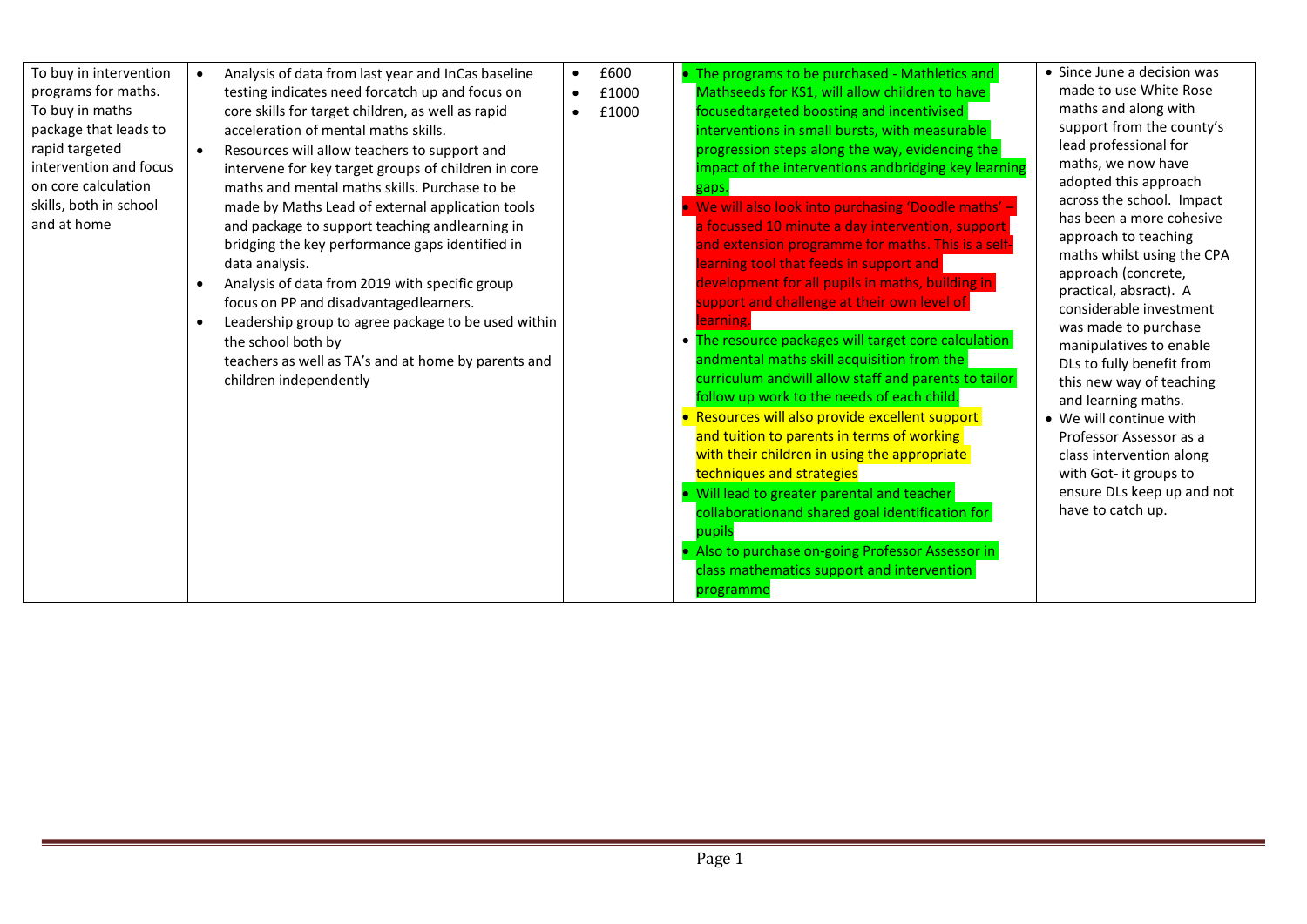| To provide activities<br>building independence<br>and self-esteem                          | $\bullet$<br>$\bullet$<br>$\bullet$ | Linking in with the schools recovery curriculum<br>focus, following Covid-19, tosupport class<br>assemblies, PSHE work and pastoral support<br>Programmes to be identified to support targeted<br>children, including enrichingELSA resources, PE<br>provision, problem solving activities and social<br>awareness programmes.<br>Provision of clubs and enrichment activities, aimed<br>at supporting in class playand collaboration as well<br>as through interventions and small group work                                             | $\bullet$ | £2500   | • Increase access for children to mental health first<br>aid programmes and on-going structured support<br>ensuring open dialogue and mapped out follow up<br>interventions.<br>• Encourage participation of pupils in new<br>activities, enrichment, discipline and sense of<br>achievement.<br>• The resilience and perseverance skills will then<br>hopefully be embedded and cross over to<br>academicwork.<br>• Looking into purchasing a whole school wellbeing<br>measurement and support app, via Pearson. This<br>will allow for more targeted intervention and<br>support for our PP children and for the whole<br>school | Continue with these<br>approaches through ELSA and<br>Jigsaw PSHE Jennifer.                                                                                    |
|--------------------------------------------------------------------------------------------|-------------------------------------|--------------------------------------------------------------------------------------------------------------------------------------------------------------------------------------------------------------------------------------------------------------------------------------------------------------------------------------------------------------------------------------------------------------------------------------------------------------------------------------------------------------------------------------------|-----------|---------|-------------------------------------------------------------------------------------------------------------------------------------------------------------------------------------------------------------------------------------------------------------------------------------------------------------------------------------------------------------------------------------------------------------------------------------------------------------------------------------------------------------------------------------------------------------------------------------------------------------------------------------|----------------------------------------------------------------------------------------------------------------------------------------------------------------|
| To run small group<br>tuition provided by a<br>dedicated teacher                           | $\bullet$                           | An intervention teacher to be employed for 1.5<br>FTE to undertake focused, small group<br>intervention, booster and catch up work,<br>working on reading, writing, SPAG and maths<br>across the whole year, for all year groups.                                                                                                                                                                                                                                                                                                          | $\bullet$ | £15,000 | • Sutton Trust Toolkit identifies impact of this; high<br>quality teaching the key, rather than the program<br>used.<br>. Will give group support to children across the year<br>in allyear groups.<br>. Judgement of success in data points across the year,<br>linked to SIP area 1 success criteria.                                                                                                                                                                                                                                                                                                                             | • More hours are to be<br>given to TAs along with<br>extra training to provide<br>effective interventions<br>that target under<br>achievement and catch<br>up. |
| To provide access to<br>in-school<br>counselling, pupil<br>and parent pastoral<br>support. | $\bullet$<br>$\bullet$              | School has a Pastoral Care Manager who<br>supports families and pupil for a range of needs,<br>including: administrative support for the<br>school's SENCo; access to parenting classes;<br>liaison with MAF; links with CAMHS and Health<br>Services; Secondary enhanced transition and<br>ELSA based work.<br>Family and parental discussions provided through<br>pastoral contact as well assupported access,<br>through the school's Pastoral Care Manager, for<br>parents<br>wishing to access formal parental advice and<br>support. | $\bullet$ | £5,000  | • Providing invaluable support and direction to many<br>children, helping them access the school day as well<br>asthe curriculum, talking through concerns and<br>worries, linking with parents, ensuring progress can<br>then be made in class.                                                                                                                                                                                                                                                                                                                                                                                    | • Continue with this<br>approach                                                                                                                               |